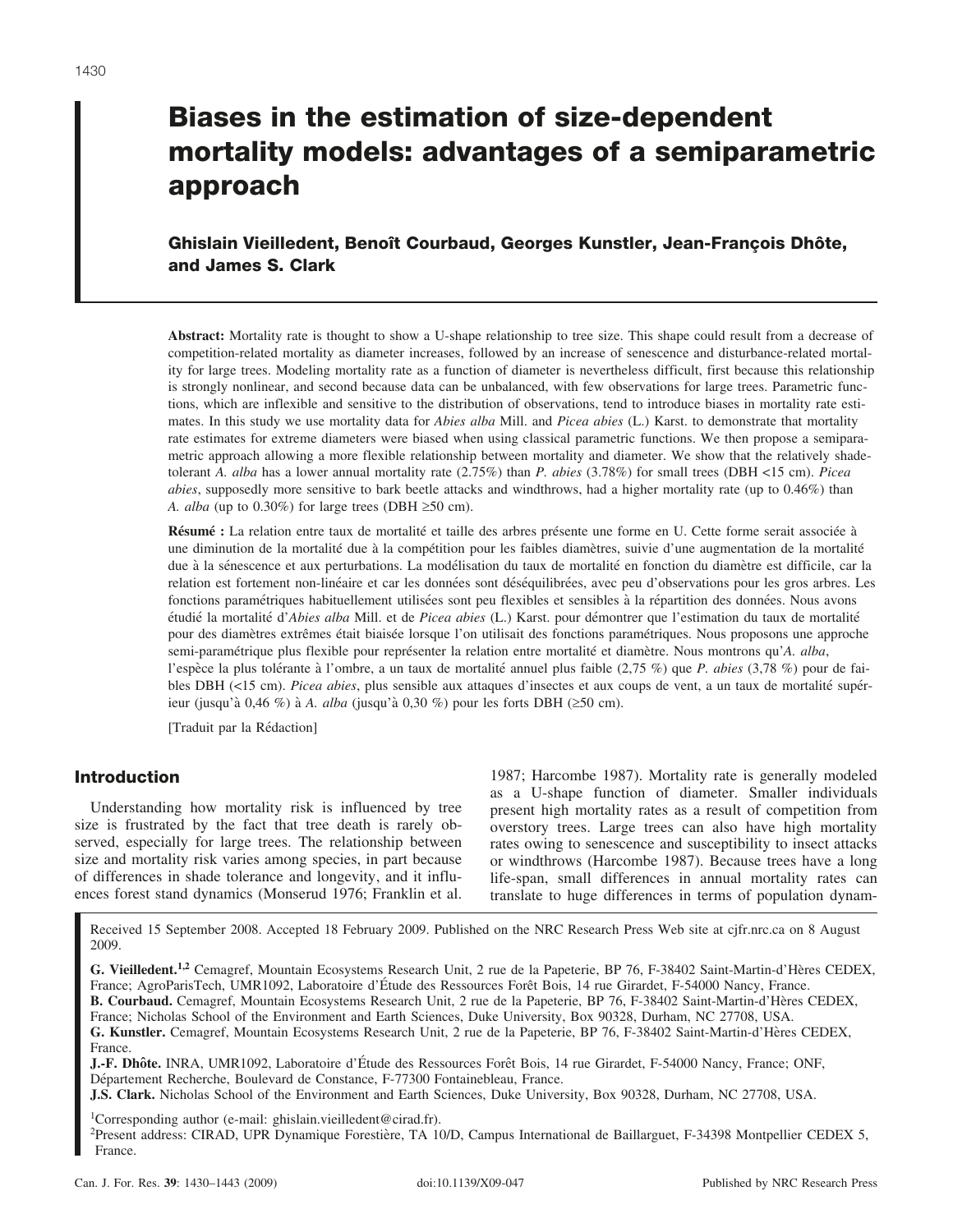**Fig. 1.** Data distribution by DBH class. The number of living trees is represented by bars with shaded lines for *Abies alba* (black) and *Picea abies* (grey). The number of dead trees is represented by colored boxes. The exact number of trees is provided above each box.



ics (Pacala et al. 1996). Thus, even small differences among species and size classes can have a dramatic effect on production of offspring and life expectancy, thus determining community composition, structure, and carbon storage.

The data sets that are used for mortality estimation come from long-term or permanent plots that contain few large trees, and only a limited number of these die in any given year (Hawkes 2000; Lorimer et al. 2001). Permanent plots are rarely followed for more than several years, thereby limiting the number of tree death observations (Wunder et al. 2007). National forest inventories are principally based on managed forest plots, where logging also limits natural tree death for large trees. Moreover, methods vary among inventories (e.g., a minimum diameter of 7.5 cm for the French national forest inventory and 12 cm for the Swiss national forest inventory (Ulmer 2006)), so that data are less numerous for small diameters than for other diameters when we combine data sets. The U-shape mortality–diameter curve is usually modeled using a parametric logistic (Yao et al. 2001; Wunder et al. 2007) or a parametric log-normal function (Uriarte et al. 2004). Parametric models assume strict model shapes, although the exact shape of the mortality–diameter relationship is uncertain a priori (Lavine 1991; Draper 1995). This assumption may lead to biased estimates where the mortality–diameter curve is highly skewed (Wyckoff and Clark 2000). In addition, when using parametric models, estimation at one diameter depends on estimations at all other diameters. When data sets are unbalanced and relations are strongly nonlinear, the disproportionate influence of intervals with many observations can lead to biased estimations in intervals with few observations (Lavine 1991; Wyckoff and Clark 2000), with misleading results for small and large diameters in our context.

In this study we analyzed mortality–diameter relationships for *Abies alba* Mill. (silver fir) and *Picea abies* (L.) Karst. (Norway spruce). Data came from French and Swiss national forest inventories and a data set from a permanentplot network. We compared a semiparametric model with three classical parametric models described by (*i*) a logistic function including a second-degree polynomial on DBH (Yao et al. 2001), (*ii*) a more flexible logistic function including a third-degree polynomial on DBH, and (*iii*) a lognormal function implying a slight upturn of the mortality rate for large trees (Uriarte et al. 2004). We used a Bayesian framework to estimate parameters, both for the semiparametric model and for the three parametric models, and we compared the models' goodness of fit for each diameter class using the deviance criterion. We simulated unbalanced and balanced data sets and tested for the effect of unbalanced data on the shape of the four model. Our objectives in this study were to demonstrate (*i*) that parametric approaches lead to divergent results when estimating mortality for extreme diameters (DBH <15 cm and  $\geq$ 45 cm), *(ii)* that an unbalanced data set dramatically affects the shape of the parametric models, but it does not affect the shape of the semiparametric model (*iii*) that the semiparametric approach results in unbiased estimations, allowing a more accurate comparison of species ecological strategies.

### **Materials and methods**

#### **Field data**

Mortality rate estimations for *A. alba* and *P. abies* were based on three different data sets: (*i*) Swiss national forest inventory (NFI), (*ii*) French NFI, and (*iii*) permanent plots from the Cemagref network.

The Swiss NFI includes 1982 permanent sample plots established between 1983 and 1985 and measured again between 1993 and 1995. Tree attributes (tree species, state (dead or alive), and DBH) were collected on two concentric circular plots, 200 m2 for trees of 12–35 cm in DBH and 500 m<sup>2</sup> for trees  $\geq$ 36 cm in DBH (Ulmer 2006). Logged trees were not taken into account. The Swiss NFI stands were dominated by *A. alba* or *P. abies* and had an elevation from 800 to 1800 m (mountain-belt elevation). Plots were all situated in the Swiss Alps.

The French NFI was analyzed for the 12 administrative areas that constitute the French Alps. Measurements were taken from 1992 to 2002 on 4776 temporary plots and are part of the third NFI. Tree attributes were taken on three concentric circular plots with radiuses of 6, 9, and 15 m for trees with a DBH between 7.5 and 22.5 cm, between 22.5 and 37.5 cm, and greater than 37.5 cm, respectively. Trees that had apparently been dead for less than 5 years were identified by using records of past storms and by evaluating the state of their bark. As for the Swiss NFI, logged trees were not included in the analysis.

The two NFIs were complemented by seven permanent plots from the Cemagref network located in the French Alps. Plots were installed from 1994 to 2002 and measured again from 2005 to 2006. No silvicultural operations had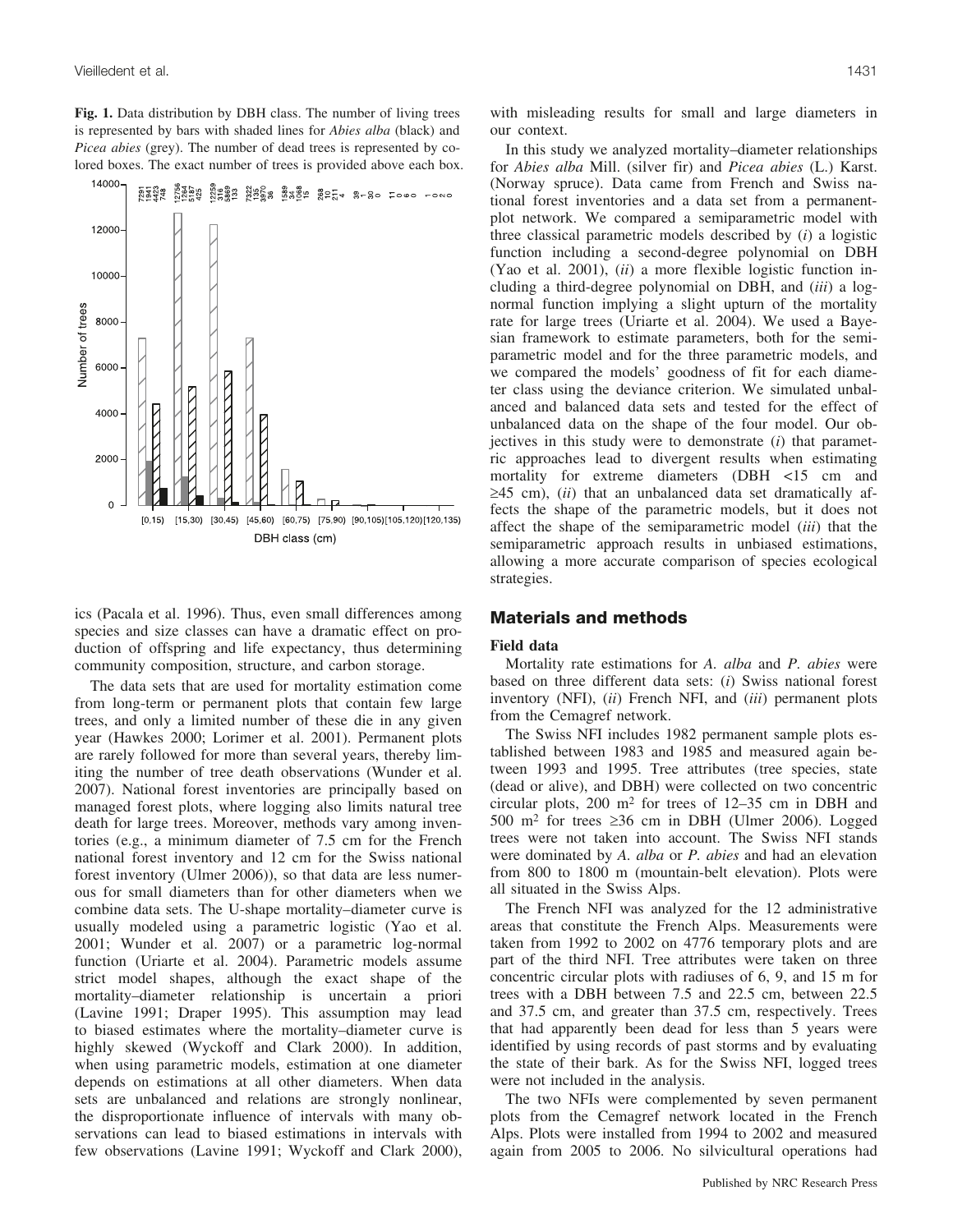**Fig. 2.** Comparing model fits for unbalanced and balanced data sets generated from the semi parametric model estimates. (*a*) Data repartition for the unbalanced (left) and balanced (right) data set. The number of living trees is represented by transparent boxes with black lines, and number of dead trees is represented by black boxes. The exact numbers of living and dead trees are provided at the top of each vertical bar. (*b*) Corresponding model fits for the unbalanced (left) and the balanced (right) data sets. For each data set, we fitted a semiparametric model  $(-)$ , a parametric logistic model with a second-degree polynomial  $(- -)$  and with a third-degree polynomial  $(\cdots)$ , and a parametric log-normal model ( $-\cdot$ ). Bar widths and bar heights represent bin values and maximum likelihood estimates obtained from the modified Ayer's algorithm, respectively. Grey points indicate the mortality rate estimates used to generate the two data sets.



been performed on these plots for at least 10 years before installation. Plots ranged from 0.25 to 1 ha. Stands were dominated by *A. alba* and *P. abies*. Plot elevations ranged from 800 to 1800 m. All trees with a DBH of at least 5 cm were measured.

Death was categorized as having resulted from either windthrow or another cause (standing dead trees). By combining these three data sets, we obtained a large sample size

with a total of 22 127 *A. alba* and 45 237 *P. abies*. Nevertheless, the data set was highly unbalanced with numerous trees with a DBH between 15 and 45 cm and few trees with a DBH <15 cm or >45 cm (Fig. 1).

#### **Parametric models to compute mortality rate as a function of DBH**

Mortality rate was modeled separately for both species.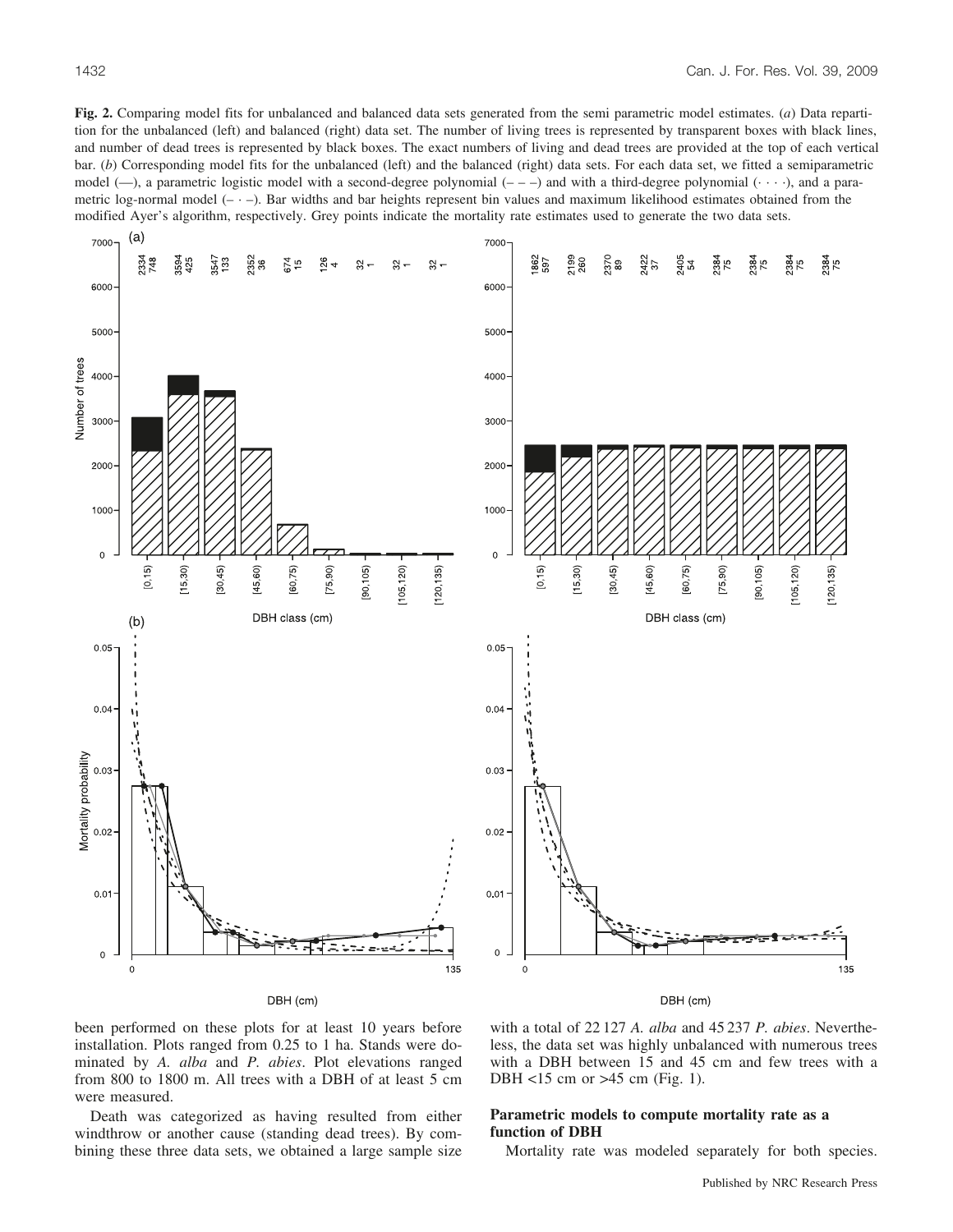**Fig. 3.** Comparing model fits for unbalanced and balanced data sets generated from the log-normal model estimates. (*a*) Data repartition for the unbalanced (left) and balanced (right) data sets. The number of living trees is represented by transparent boxes with black lines, and number of dead trees is represented by black boxes. The exact numbers of living and dead trees are provided at the top of each vertical bar. (*b*) Corresponding model fits for the unbalanced (left) and the balanced (right) data sets. For each data set, we fitted a semiparametric model  $(-)$ , a parametric logistic model with a second-degree polynomial  $(- -)$  and with a third-degree polynomial  $(\cdots)$ , and a parametric lognormal model ( $-\cdot$ ). Bar widths and bar heights represent bin values and maximum likelihood estimates obtained from the modified Ayer's algorithm, respectively. Grey points indicate the mortality rate estimates used to generate the two data sets.



Let  $z_i$  be the event that individual *i* survives  $(z_i = 1)$  or dies from  $(z<sub>i</sub> = 0)$  during a time interval  $Y<sub>i</sub>$  (in years) with probability  $1 - \mu'_{D_i}: z_i \sim \text{Bernoulli}(1 - \mu'_{D_i}).$ 

The parameter  $\mu'_{D_i}$  was expressed as a function of the annual mortality rate  $\mu_{D_i}$  and the time interval between censuses  $Y_i$  for tree *i* (Monserud 1976):

$$
[1] \qquad \mu'_{D_i} = 1 - (1 - \mu_{D_i})^{Y_i}
$$

We tested three common parametric functions to link  $\mu_{D_i}$ , the annual mortality rate of tree *i*, to DBH*i*, the diameter at breast height of tree *i*. First, we used a logistic function including a second-degree polynomial on DBH: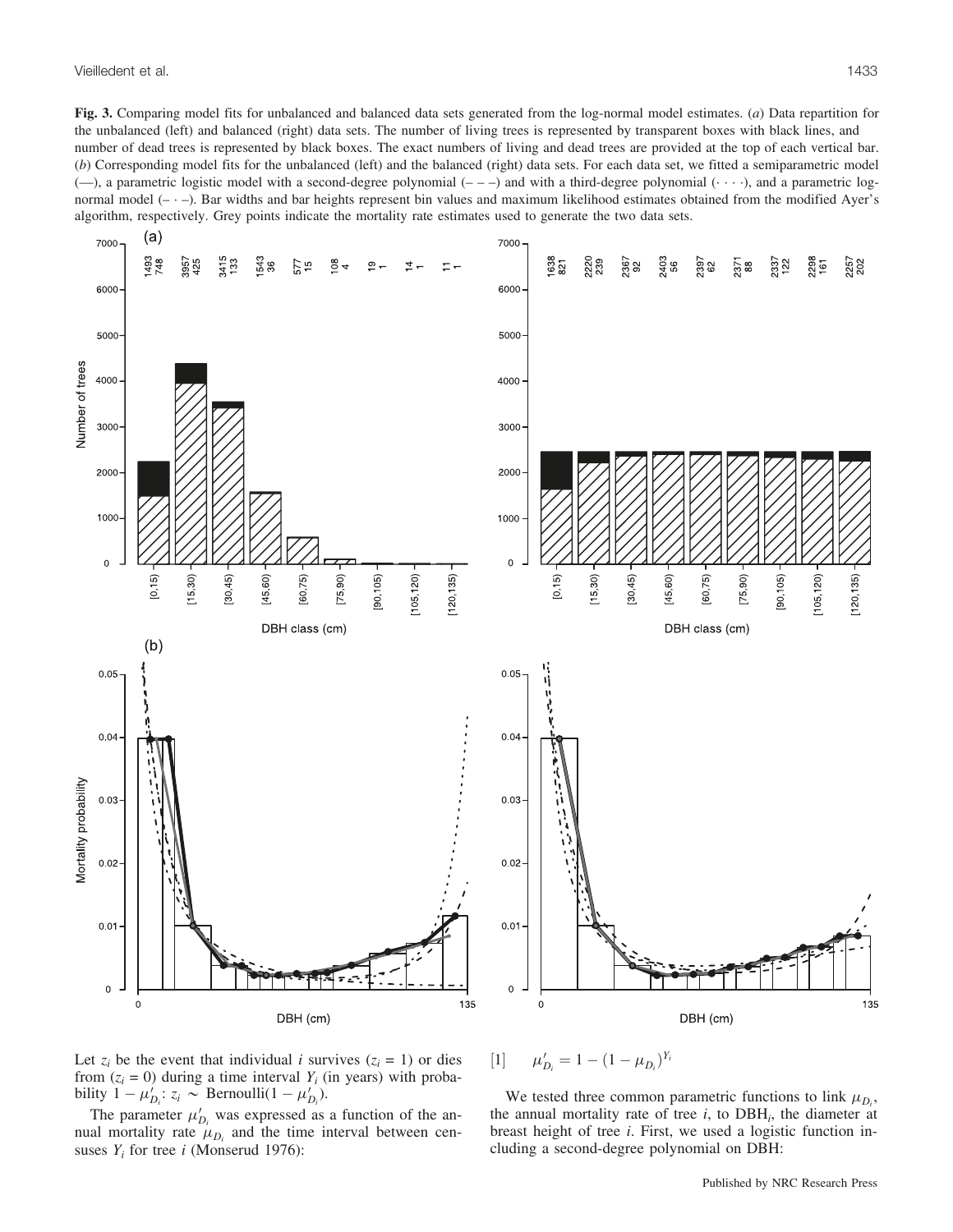$$
[2] \qquad \text{logit}(\mu_{D_i}) = \mu_0 + \alpha \text{DBH}_i + \beta \text{DBH}_i^2
$$

Second, we used a logistic function including a more flexible third-degree polynomial on DBH:

[3] 
$$
logit(\mu_{D_i}) = \mu_0 + \alpha DBH_i + \beta DBH_i^2 + \gamma DBH_i^3
$$

Third, we used a log-normal function implying a slight upturn of the mortality for high DBH values (Uriarte et al. 2004):

$$
[4] \qquad \mu_{D_i} = 1 - K \exp\left[-\frac{1}{2} \left(\frac{\log\left(\text{DBH}_i/X_0\right)}{X_b}\right)^2\right]
$$

We used a Bayesian framework to infer parameters values. Priors were chosen noninformative with very large variances. Parameters  $\mu_0$ ,  $\alpha$ ,  $\beta$ , and  $\gamma$ , which belong to the set of real numbers R were drawn in a flat normal distribution:  $\mu_0$ ,  $\alpha$ ,  $\beta$ ,  $\gamma$  ~ Normal(0,1.0 × 10<sup>6</sup>). Parameter *K*, which corresponds to the minimum mortality rate, has a value between 0 and 1 and was therefore drawn in a flat beta distribution:  $K \sim \text{Beta}(1,1)$ . Parameters  $X_0$  and  $X_b$ which have non-null positive real values, were drawn in a flat log-normal distribution:  $X_0$ ,  $X_b$  ~ LogNormal(0,1.0 × 106).

We obtained a posterior distribution for each parameter from which we computed the mean, the standard deviation, and the 95% quantiles. We used R version 2.5.0 software (Ihaka and Gentleman 1996) for data manipulations and graphs, WinBUGS version 1.4 (Gilks et al. 1994) for Bayesian modelling, and R2WinBUGS (Sturtz et al. 2005) to link R to WinBUGS. We checked the convergence of two Markov Chain Monte Carlo (MCMC) runs for each parameter using the potential scale reduction factor Rhat (at convergence, Rhat  $= 1$ ). We performed 50 000 iterations for each MCMC with a burning period of 25 000 steps and a thinning of 50. We then obtained 1000 estimations per parameter.

#### **Semiparametric model to compute mortality rate as a function of DBH**

### *Modified Ayer's algorithm to determine minimum mortality and DBH bins*

We used a fourth model with a semiparametric Bayesian approach to compute mortality rate as a function of DBH. The semiparametric model consisted of dividing the range of diameters in bins (which can have different widths) and calculating associated probabilities of mortality. The model relied on the assumption that mortality risk decreases until a given diameter DBH<sub>0</sub>, afterwards mortality risk increases.

We used a modified Ayer's algorithm (Ayer et al. 1955; Wyckoff and Clark 2000) to determine (*i*) the value of DBH<sub>0</sub> in the set  $\{0, 5, 10, \ldots, 135\}$  and *(ii)* the values of the bins of the DBH classes respecting our assumption of decreasing mortality on the interval  $[0, DBH<sub>0</sub>]$  and increasing mortality on  $[DBH<sub>0</sub>, 135]$ .

We implemented the algorithm for each  $DBH_0$  in the set of values  $\{0, 5, 10, \ldots, 135\}$ . Our algorithm began with an arbitrarily small bin width of 5 cm DBH. The DBHs of all living and dead trees were partitioned into bins  $j =$ 1,2,...,*m*<sub>D</sub>, and a corresponding annual mortality rate  $\mu_{D_i}$  for each bin *j* was estimated with the maximum likelihood approach. The likelihood of the model for each bin was

[5] Likelihood<sub>j</sub> = 
$$
\prod_{k=1}^{d_{D_j}} 1 - (1 - \mu_{D_j})^{Y_k} \times \prod_{l=1}^{n_{D_j} - d_{D_j}} (1 - \mu_{D_j})^{Y_l}
$$

where  $d_{D_i}$  and  $n_{D_i}$  are the number of dead trees and the total number of trees (dead and living) in bin *j*, respectively. *Yk* and *Yl* were, respectively, the number of years between censuses for dead tree *k* and living tree *l* in bin *j*. The likelihood accounted for the different time intervals for the three inventories. The algorithm checked separately for a monotonic decrease of mortality rate estimates for DBH  $\in$  [0,  $DBH<sub>0</sub>$ ] and for a monotonic increase of mortality rate estimates for DBH  $\in$  [DBH<sub>0</sub>, 135]. On the interval [0, DBH<sub>0</sub>], the algorithm started at  $j = 1$ . Bins for which  $\mu_{D_i} \leq \mu_{D_{i+1}}$ were merged as  $\text{bin}_{j} \leftarrow \text{bin}_{j+1}$ , and data were rebinned as  $d_{D_j} \leftarrow d_{D_j} + d_{D_{j+1}}$  and  $n_{D_j} \leftarrow n_{D_j} + n_{D_{j+1}}$ . Each time a bin was modified, the algorithm restarted from  $j = 1$ . The process was continued until a monotonic decrease was achieved on the interval  $[0, DBH<sub>0</sub>]$ . The algorithm was the same on the interval  $[DBH_0, 135]$ , except that it merged bins for which  $\mu_{D_j} \geq \mu_{D_{j+1}}$ , until a monotonic increase was achieved on the interval  $[DBH_0, 135]$ .

For each DBH<sub>0</sub> in the set of values  $\{0, 5, 10, ..., 135\}$ , the initial number of bins  $m_{D,Start}$  was equal to  $135/5 = 27$ . When monotonicity was achieved with a decrease on [0,  $DBH<sub>0</sub>$ ] and an increase on [DBH<sub>0</sub>, 135], the final number of bins  $m_{D,Final}$  could be between two (one large bin on each side of  $DBH_0$ ) and  $m_{D,Start}$ . The final number of bins depended on the value taken by  $DBH_0$ . Final bin widths were also variable, with a minimum of 5 cm and a maximum of  $(DBH<sub>0</sub> - 0)$  cm on the interval [0, DBH<sub>0</sub>] and of (135 –  $DBH<sub>0</sub>$ ) cm on the interval [DBH<sub>0</sub>, 135]. The model structure was not entirely specified a priori but was instead determined from data, and the number and values of the parameters were flexible and not fixed in advance.

We were interested in selecting the semiparametric model with the best goodness of fit, as determined by the model's deviance. For each  $DBH_0$  in the set of values  $\{0, 5, 10, \ldots, \}$ 135}, we computed model's deviance:

[6] Deviance = 
$$
-2 \log
$$
Likelihood  
=  $-2 \log \sum_{j=1}^{m_{D,Final}} (Likelihood_j)$ 

We selected the model with the lowest deviance and identified the best  $DBH_0$  with the corresponding bins repartition. The modified Ayer's algorithm was implemented using the R language (Ihaka and Gentleman 1996). The code is available upon request.

#### *Bayesian model to infer mortality rate considering DBH*

After having identified the minimum mortality rate  $DBH_0$ and the bin values for each DBH class, we estimated the mortality rate of each DBH class using a Bayesian approach. Let  $z_{ij}$  be the event that individual *i* of diameter class *j* survives  $(z_{ij} = 1)$  or dies from  $(z_{ij} = 0)$  during a time interval  $Y_i$ <br>(in years) with probability  $1 - \mu'_{D}$ , (in years) with probability  $1-\mu'_{D_{ii}},$  $z_{ij} \sim \text{Bernoulli}(1 - \mu'_{D_{ij}})$ . We expressed  $\mu'_{D_{ij}}$  as a function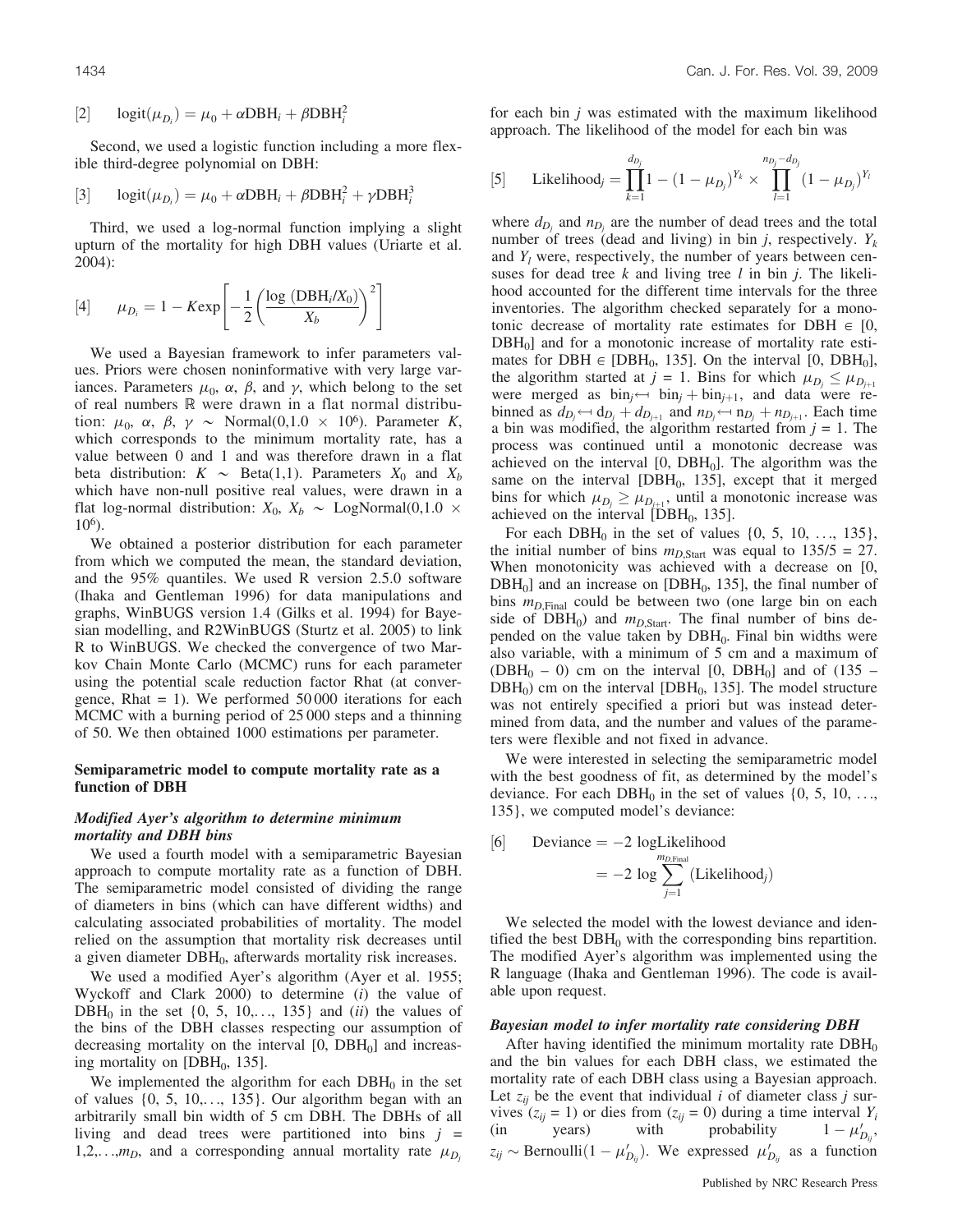of the annual mortality rate  $\mu_{D_i}$  associated with diameter class *j* and *Yi*:

[7] 
$$
\mu'_{D_{ij}} = 1 - (1 - \mu_{D_j})^{Y_i}
$$

We used a logit transformation for mortality rate:

$$
[8] \qquad \text{logit}(\mu_{D_j}) = \lambda_{D_j}
$$

and priors for the  $m_D$  parameters  $\lambda_{D_i}$  were taken noninformative with a large variance:  $\lambda_{D_i} \sim \text{Normal}(0, 1.0 \times 10^6)$ .

#### **Deviance and AIC comparison among models**

To compare the models' goodness of fit for extreme DBH values, we computed the deviance of the four models, taking into account observations in each DBH class. The deviance of model  $M \in \{1, 2, 3, 4\}$  for bin *j* was

$$
[9]
$$
 Deviance<sub>j,M</sub> = -2 log Likelihood<sub>j,M</sub>

[10] Likelihood<sub>j,M</sub> = 
$$
\prod_{k=1}^{d_{D_j}} 1 - (1 - \mu_{D_k,M})^{Y_k}
$$
  

$$
\times \prod_{l=1}^{n_{D_j} - d_{D_j}} (1 - \mu_{D_l,M})^{Y_l}
$$

Annual mortality rates  $\mu_{D_i,M}$  of tree *i* were obtained from eqs. 2, 3, 4, and 8.

The four models were also compared for the whole data set using the Akaike's information criterion (AIC). For each model  $M \in \{1, 2, 3, 4\}$ , AIC<sub>M</sub> = Deviance<sub>M</sub> +  $p_M$ , with  $p_M$ being the number of parameters for each model and Deviance<sub>M</sub> =  $\sum_j$ Deviance<sub>j,M</sub>. For the logistic model including a second-degree polynomial,  $p_1 = 3$ . For the logistic model including a third-degree polynomial,  $p_2 = 4$ . For the log-normal model,  $p_3 = 3$ . For the semiparametric model,  $p_4 = 2m_{D,Final} - 1$  with one parameter for each  $\mu_{D_i}$  and  $(m_{D,Final} - 1)$  parameters to fix bin boundaries in the DBH interval [0, 135].

#### **Fitting models on simulated unbalanced and balanced data sets**

To test for the effect of unbalanced data sets on parametric model shapes, we fitted the three parametric models and the semiparametric model on two types of simulated data sets; the first data set was unbalanced in regard to diameter, such as real mortality data sets are, and the second data set was balanced.

We generated unbalanced and balanced data sets using 15 cm DBH classes with dead and living trees. To generate the data, we first used mortality rate estimates produced by the semiparametric model for *A. alba*. With this first approach, we tested whether parametric models were able to match the estimations of the semiparametric model, when data were unbalanced and when data were balanced. Second, we used mortality rate estimates produced by the log-normal model for *A. alba*. With this second approach, we tested whether the semiparametric model was able to match the estimations of one of the parametric models.

Both simulated balanced and unbalanced data sets were

based on fixed 10 year time intervals between censuses for dead and living trees  $(Y_k$  and  $Y_l$ ), eliminating the additional complexity of heterogeneous time intervals.

In the two simulated unbalanced data sets, each 15 cm DBH class had the same number of dead trees than the original *A. alba* data set, with the exception that the number of dead trees had to be at least one in each class to be able to compute the number of living trees corresponding to the estimated mortality rate in the class. We then had one dead tree for class [90, 105], class [105, 120], and class [120, 135] (Figs. 2*a* and 3*a*). For other 15 cm DBH classes, the number of dead trees was equal to that of the original *A. alba* data set: 748, 425, 133, 36, 15, and 4 (Fig. 1). The corresponding number of living trees for each class was computed in regard to the estimated mortality rate obtained first from the semiparametric model (Fig. 2*a*) and second from the log-normal model (Fig. 3*a*). For each 15 cm DBH class, we used the mortality rate estimate that corresponded to the one obtained at the middle of the class (at 7.5 cm for the first class [0, 15], 22.5 cm for the second class [15, 30], etc.; see grey points in Figs. 2*b* and 3*b*). Tree diameters where regularly distributed in the DBH class.

For the two balanced data sets, each 15 cm DBH class had an equal number of observations (2459) with a total of 22 131 observations, a number close to the total number of observations in the original *A. alba* data set (22 127) (Figs. 2*a* and 3*a*). The number of dead trees for each 15 cm DBH class corresponded first to the annual mortality rate estimates obtained from the semiparametric model for *A. alba* (Fig. 2*a*) and second to the annual mortality rate estimates obtained from the log-normal model (Fig. 3*a*). Tree diameters were fixed in the same way as for the two unbalanced data sets.

#### **Results**

The large data set allowed us to estimate mortality rates on a large diameter range (from 5 to 125–130 cm), with relatively narrow 95% confidence envelopes (Table 1 and Fig. 4).

#### **Different estimates of mortality rates with parametric approaches**

Parametric functions led to dramatically different estimates for large and small diameters, where data were sparse (Table 2). For small diameters (DBH <15 cm), the logistic function with second- and third-degree polynomials gave mortality rate estimates for *P. abies* that were larger than those for *A. alba*. At the minimum DBH (5 cm), the mortality estimates for the two species were much higher than those obtained with the semiparametric approach (Fig. 5), with estimates of about 7% for *P. abies* and 4% for *A. alba* (Figs. 4*a* and 4*b*). Mortality rate estimates were higher still for these DBH values when using the log-normal function, with 8.04% for *P. abies* and 5.59% for *A. alba*. For small diameters, the log-normal function, unlike the other parametric functions, led to a nonsignificant difference in mortality between the two species (Fig. 4*c*).

The logistic function with a second-degree polynomial resulted in an increase in mortality estimates for large *P. abies* trees, with rates reaching  $11.90\%$  for trees with DBH = 130 cm (Fig. 4*a* and Table 2). By contrast, such an increase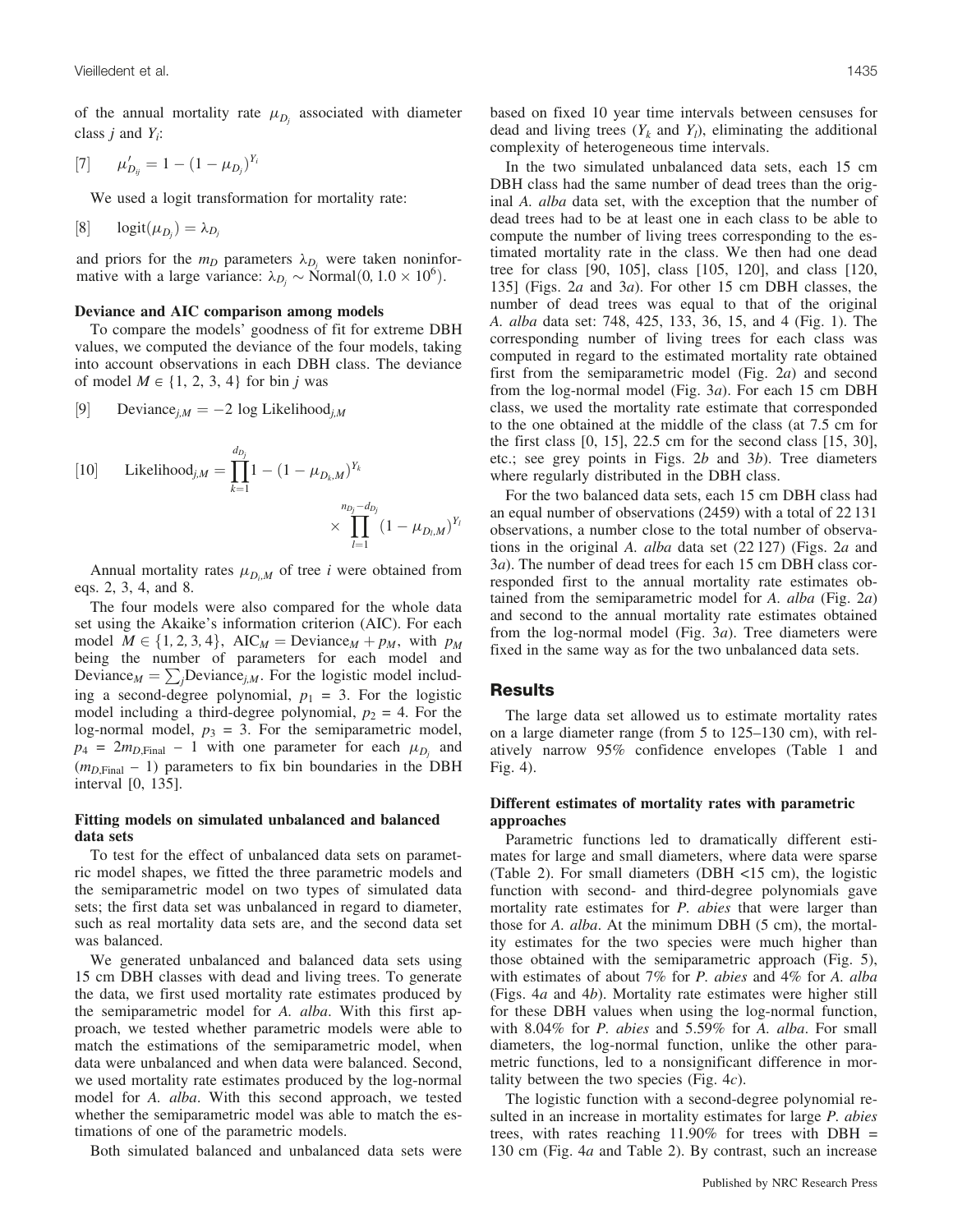|                                         | Abies alba |           | Picea abies |           |  |
|-----------------------------------------|------------|-----------|-------------|-----------|--|
| Parameter                               | Mean       | <b>SD</b> | Mean        | <b>SD</b> |  |
| Parametric approach                     |            |           |             |           |  |
| Logistic function $-2nd$                |            |           |             |           |  |
| degree poly.                            |            |           |             |           |  |
| $\mu_0$                                 | $-5.096$   | 0.033     | $-5.083$    | 0.024     |  |
| $\alpha$                                | $-1.096$   | 0.038     | $-1.136$    | 0.018     |  |
| $\beta$                                 | 0.127      | 0.035     | 0.267       | 0.014     |  |
| Logistic function $-3rd$                |            |           |             |           |  |
| degree poly.                            |            |           |             |           |  |
| $\mu_0$                                 | $-5.070$   | 0.033     | $-5.099$    | 0.024     |  |
| $\alpha$                                | $-1.229$   | 0.034     | $-1.122$    | 0.023     |  |
| $\beta$                                 | 0.051      | 0.031     | 0.287       | 0.021     |  |
| $\gamma$                                | 0.049      | 0.009     | $-0.005$    | 0.005     |  |
| Log-normal function                     |            |           |             |           |  |
| K                                       | 0.998      | 0.001     | 0.998       | 0.000     |  |
| $X_0$                                   | 56.336     | 8.736     | 48.981      | 2.388     |  |
| $X_b$                                   | 7.282      | 0.582     | 5.653       | 0.168     |  |
| Semiparametric approach                 |            |           |             |           |  |
| $\lambda$ [0,15)                        | $-3.569$   | 0.038     | $-3.237$    | 0.024     |  |
| $\lambda$ [15,20)                       | $-3.851$   | 0.060     | $-3.884$    | 0.035     |  |
| $\lambda$ [20,25)                       | $-4.488$   | 0.084     | $-4.553$    | 0.055     |  |
| $\lambda$ [25,30)                       | $-5.180$   | 0.127     | $-4.924$    | 0.075     |  |
| $\lambda$ [30,35)                       | $-5.416$   | 0.157     | $-5.312$    | 0.098     |  |
| $\lambda$ [35,40)                       | $-5.603$   | 0.122     | $-5.706$    | 0.089     |  |
| $\lambda$ [40,45)                       | $-5.737$   | 0.133     | $-5.919$    | 0.104     |  |
| $\lambda$ [45,50)                       | $-6.766$   | 0.207     | $-6.145$    | 0.105     |  |
| $\lambda$ [50,55)                       | $-6.489$   | 0.346     | $-5.914$    | 0.171     |  |
| $\lambda$ [55,70), $\lambda$ [55,75)*   | $-6.117$   | 0.156     | $-5.761$    | 0.098     |  |
| $\lambda$ [70,135), $\lambda$ [75,135)* | $-5.770$   | 0.301     | $-5.426$    | 0.291     |  |

**Table 1.** Values of parameters for the semiparametric approach and the parametric functions.

**Note:** For equations see Materials and methods.

\*The first parameter applies to *Abies alba*; the second to *Picea abies*.

in mortality rates did not occur for *A. alba* (Fig. 4*a* and Table 2). For both species, the logistic function with a thirddegree led to a strong upturn of the mortality–DBH curve high DBH values, with mortality estimates much higher than those obtained with the semiparametric approach (Fig. 5). For both species, the log-normal function led to a slight increase of the mortality rate for high DBH values (Fig. 4*c*). The mortality rate estimates for large diameters obtained with the log-normal function were lower than those obtained with the two logistic functions (Fig. 5). At the maximum diameter, *P. abies* had a higher mortality rate  $(1.71\% \text{ at DBH} = 130 \text{ cm}) \text{ than } A. \text{ alba } (0.82\% \text{ at DBH} = 130 \text{ cm})$ 125 cm), but the difference was nonsignificant (Fig. 4*c*).

For medium diameters (DBH between 15 and 75 cm), where data were more numerous, there was less difference in mortality estimates among the parametric functions (Table 2). With all the parametric functions, we observed a minimum mortality rate of about 0.3% around 45 cm of DBH for both species (Figs. 4 and 5).

#### **An unbalanced data set affects the parametric model shapes**

For the two simulated balanced data sets, parametric models gave almost equivalent mortality rate estimations (Figs. 2 and 3). The strong differences among parametric models for large diameters observed when using real and simulated unbalanced data sets (Figs. 2, 3, and 4) were not observed when using simulated balanced data (Figs. 2 and 3).

In contrast, an unbalanced data set had a negligible effect on the predictions of the semiparametric model, regardless of the model used to generate mortality data (Figs. 2 and 3). When mortality data were generated with the log-normal model, the semiparametric estimates matched almost perfectly the log-normal estimates (Fig. 3). On the contrary, for unbalanced data sets, the log-normal estimates did not match the original estimates, even when the data were generated with the log-normal model (Figs. 2 and 3).

When using the unbalanced data sets, the gain in deviance with the semiparametric model was high both at extreme diameters, where data were scarce (Tables 3 and 4), and between 45 and 60 cm of DBH for the data set generated with the semiparametric model, where the mortality–DBH curve was highly skewed (Table 3 and Fig. 2). On the contrary, when using a balanced data set generated with the semiparametric model, the gain in deviance for the semiparametric model was more important (from 6% to 15%) on the skewed portion of the curve but was not large  $(\leq 3\%)$  for extreme diameters (Table 4 and Fig. 5).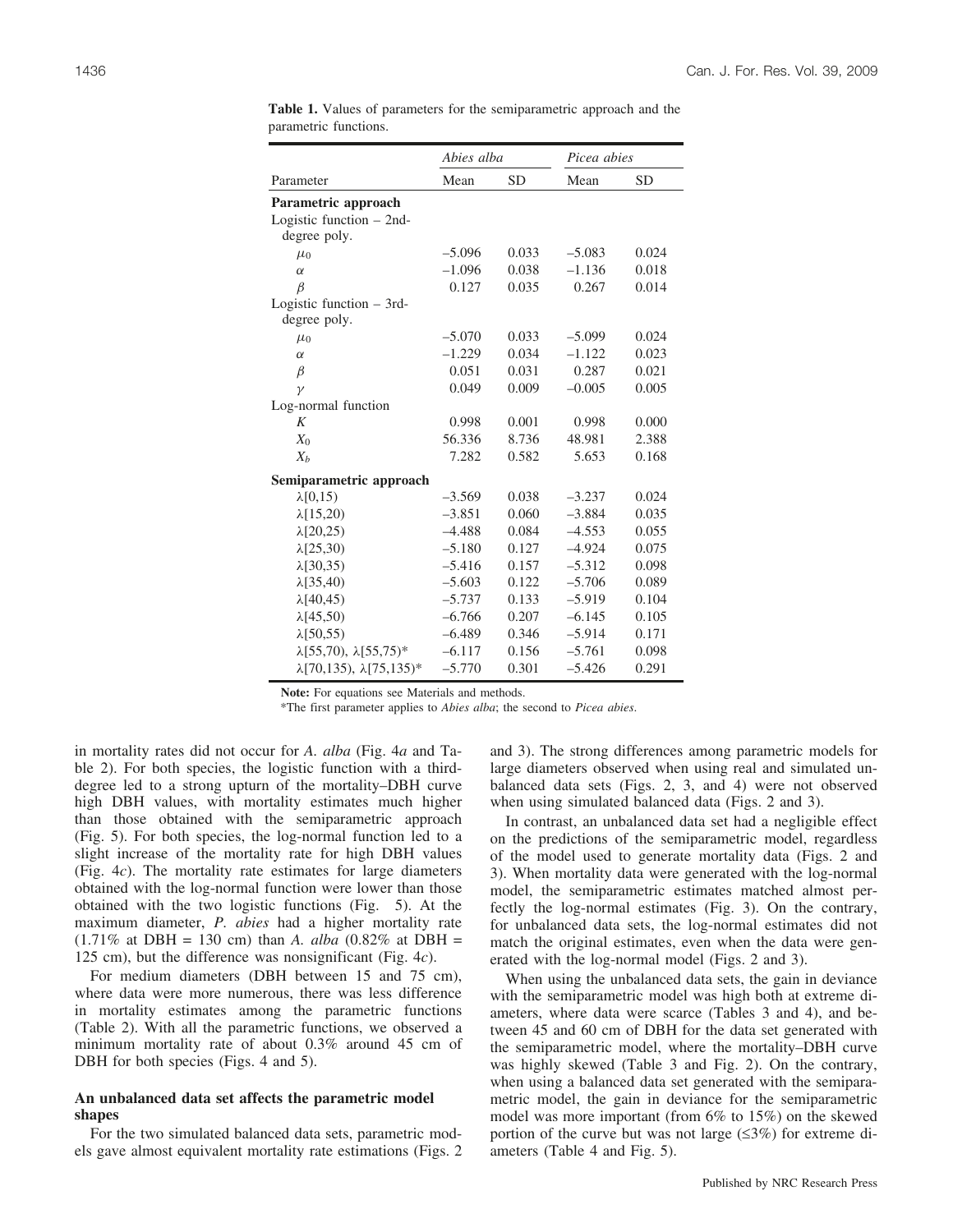**Fig. 4.** Comparison of parametric and semiparametric models estimating mortality rate as a function of DBH. (*a*) Logistic function with second-degree polynomial, (*b*) logistic function with third-degree polynomial, (*c*) log-normal function, and (*d*) semiparametric model. Models for *Abies alba* (black lines and dots) and *Picea abies* (grey lines and triangles) are represented with posterior mean (—) and 95% quantiles (– – –). In Fig. 4*d* bar widths represent bins values obtained from the modified Ayer's algorithm, and bar heights represent maximum likelihood estimates obtained with Ayer's algorithm. Vertical lines on the DBH axis indicate the data range for *A. alba* (black) and *P. abies* (grey).



#### **Improved goodness of fit for the semiparametric model**

Of the four models we compared for the two real data sets with *A. alba* and *P. abies* mortality observations, the semiparametric model was the best, as it had the lowest AIC (Table 5). For all DBH classes the semiparametric model had the lowest deviance and therefore the best goodness of fit (see eqs. 9 and 10 and Table 5). For the central DBH range (15–60 cm), the gain in deviance was low  $\left($ <1%); however, for extreme DBH values, where data were scarce (DBH  $\textless 15$  cm and especially for DBH  $\textless 60$  cm), the gain in deviance was large, increasing from 1% to 12% (Table 5).

A U-shape mortality–DBH function with substantial differences between species for extreme diameters was obtained when using the semiparametric approach. The deviance study for the semiparametric approach showed that the best models had a minimum mortality rate at  $DBH_0 = 45$  cm for *A. alba*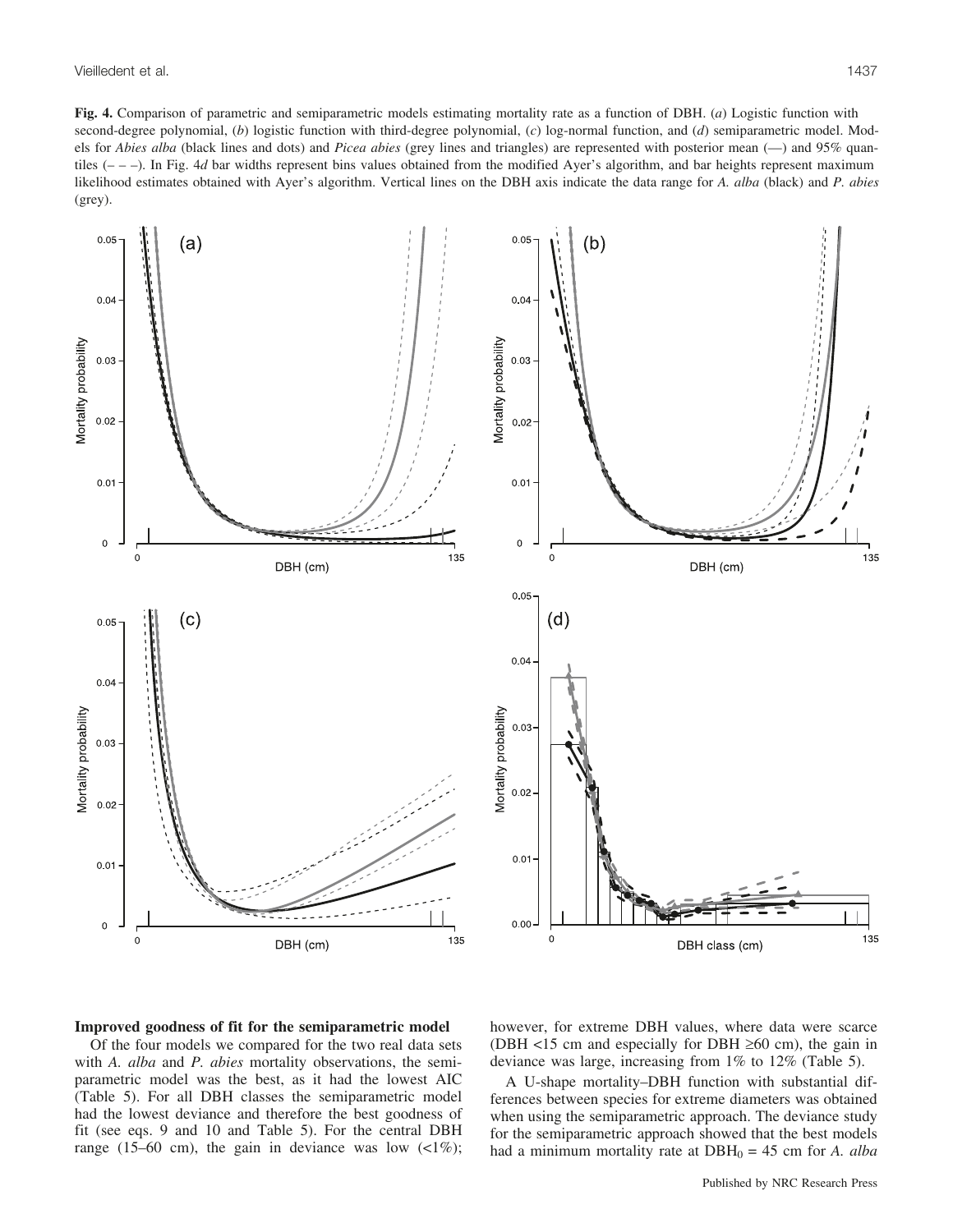|                    | Logistic model      |                     |            |           |
|--------------------|---------------------|---------------------|------------|-----------|
| <b>DBH</b><br>(cm) | 2nd-degree<br>poly. | 3rd-degree<br>poly. | Log-normal | Semipara. |
| Abies alba         |                     |                     |            |           |
| 5                  | 0.0432              | 0.0381              | 0.0559     | 0.0274    |
| 15                 | 0.0197              | 0.0205              | 0.0186     | 0.0208    |
| 45                 | 0.0029              | 0.0027              | 0.0027     | 0.0012    |
| 75                 | 0.0009              | 0.0009              | 0.0030     | 0.0033    |
| 125                | 0.0006              | 0.0591              | 0.0082     | 0.0033    |
| Picea abies        |                     |                     |            |           |
| 5                  | 0.0717              | 0.0739              | 0.0804     | 0.0378    |
| 15                 | 0.0242              | 0.0241              | 0.0240     | 0.0202    |
| 45                 | 0.0028              | 0.0028              | 0.0025     | 0.0022    |
| 75                 | 0.0020              | 0.0022              | 0.0052     | 0.0046    |
| 130                | 0.1190              | 0.0927              | 0.0171     | 0.0046    |

**Table 2.** Mortality rate for specific values of DBH estimated with three different parametric models and a semiparametric model for *Abies alba* and *Picea abies*.

**Fig. 5.** Curves comparison for *Abies alba* (*a*) and *Picea abies* (*b*) with real unbalanced data set. The semiparametric curve (—) is compared with a logistic function with a second-degree polynomial  $(- -)$ , a logistic function with a third-degree polynomial  $(\cdots)$ , and a log-normal function (– - –). Bar widths represent bins values obtained from the modified Ayer's algorithm for the semiparametric model, and bar height represent maximum likelihood estimates obtained within Ayer's algorithm. Vertical lines on the DBH axis indicate the data range for observations.



and *P. abies*, with an annual mortality rate estimate of 0.12% for *A. alba* and 0.22% for *P. abies* (Fig. 4*d*). For small diameters (DBH <15 cm), *A. alba* had a significantly smaller annual mortality rate (2.74%) than *P. abies* (3.78%). For trees with DBH  $\geq$ 50 cm, the semiparametric approach led to an increase in the mortality rate for both species. This increase was substantial but not as strong as that suggested by the third-degree polynomial parametric or the log-normal approaches (Fig. 5). *Picea abies* had a higher mortality rate (up to 0.46%) for high DBH values ( $\geq$ 50 cm) than *A. alba* (up to 0.33%) (Fig. 4*d*). The difference was nevertheless not signif-

icant for the last DBH class (DBH  $\geq$ 75 cm) because of the very small number of observations.

## **Discussion**

#### **Bias in the estimation of a mortality — diameter function with parametric models**

In this study, parametric methods provided reasonable estimates of the mortality rates for DBH intervals containing numerous observations (15–60 cm DBH). In this range, estimates did not strongly depend on the model. However, para-

135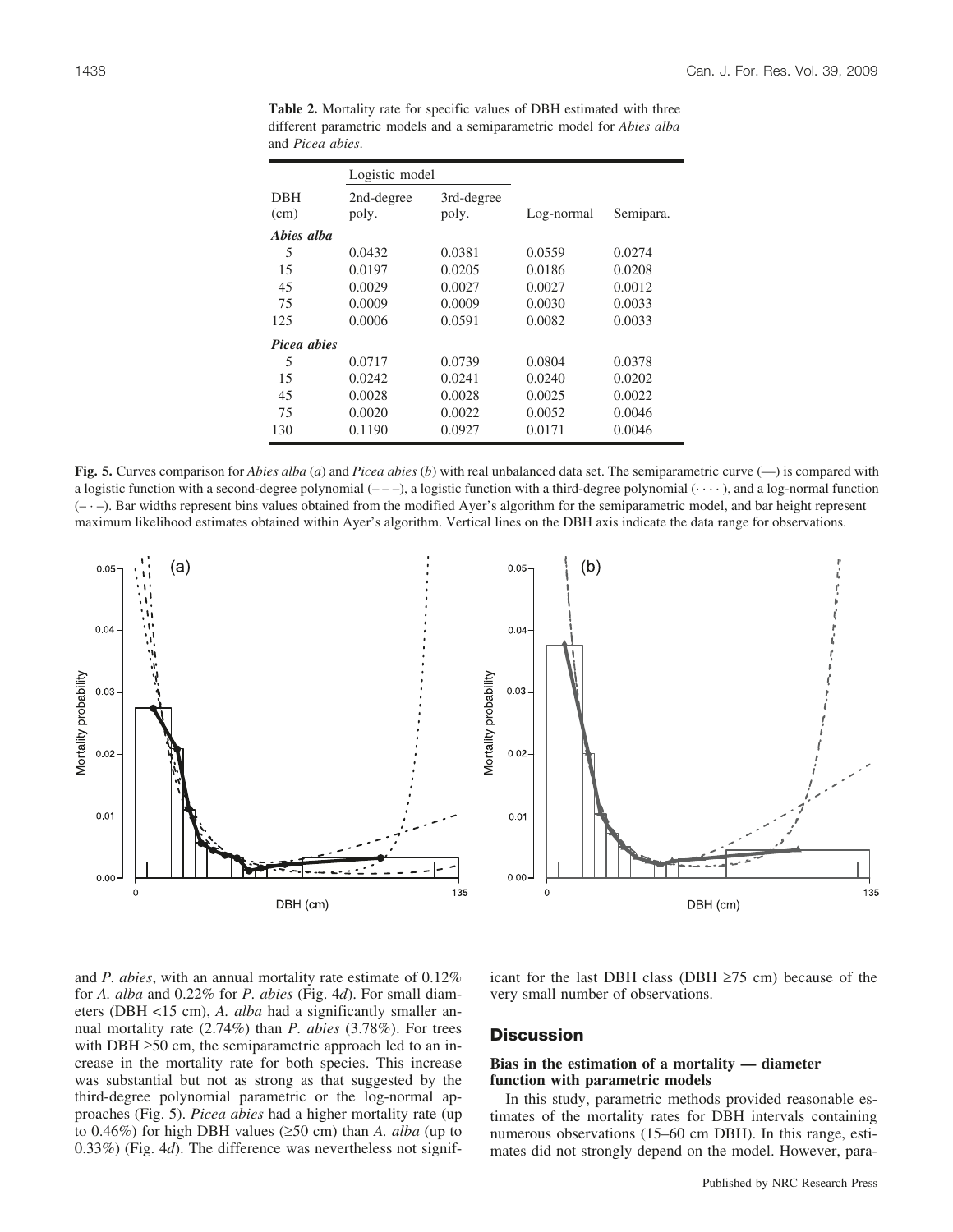|  |  |  |  |  | <b>Table 3.</b> Comparing model deviances for the simulated data obtained from the semiparametric model. |  |
|--|--|--|--|--|----------------------------------------------------------------------------------------------------------|--|
|  |  |  |  |  |                                                                                                          |  |

|                                         | Logistic model      |                     |                |           | % gain vs.          |                     |                  |             |              |
|-----------------------------------------|---------------------|---------------------|----------------|-----------|---------------------|---------------------|------------------|-------------|--------------|
| $DBH$ (cm)                              | 2nd-degree<br>poly. | 3rd-degree<br>poly. | Log-<br>normal | Semipara. | 2nd-degree<br>poly. | 3rd-degree<br>poly. | $Log-$<br>normal | $n_i - d_i$ | $d\!j$       |
| Deviance comparison for unbalanced data |                     |                     |                |           |                     |                     |                  |             |              |
| [0,10)                                  | 2298                | 2287                | 2393           | 2278      | 1                   | $\boldsymbol{0}$    | 5                | 1556        | 499          |
| [10, 15)                                | 1174                | 1164                | 1221           | 1138      | 3                   | $\overline{c}$      | 7                | 778         | 249          |
| [15,30)                                 | 2738                | 2741                | 2737           | 2713      | 1                   | $\mathbf{1}$        | 1                | 3594        | 425          |
| [30, 40)                                | 783                 | 783                 | 792            | 765       | $\overline{2}$      | 2                   | $\mathfrak 3$    | 2365        | 89           |
| [40, 45)                                | 379                 | 380                 | 383            | 379       | $\overline{0}$      | $\boldsymbol{0}$    | 1                | 1182        | 44           |
| [45,60)                                 | 386                 | 379                 | 413            | 373       | 3                   |                     | 10               | 2352        | 36           |
| [60, 75)                                | 147                 | 152                 | 145            | 144       | $\mathfrak{2}$      | 5                   | $\boldsymbol{0}$ | 674         | 15           |
| [75, 80)                                | 10                  | 10                  | 10             | 10        | $\overline{2}$      | 6                   | $-3$             | 42          | $\mathbf{1}$ |
| [80, 125)                               | 51                  | 52                  | 47             | 45        | 12                  | 13                  | 5                | 158         | 5            |
| [125, 135]                              | 11                  | 9                   | 10             | 8         | 21                  | 10                  | 18               | 22          |              |
| Total                                   | 7978                | 7957                | 8150           | 7854      | $\mathfrak{2}$      | 1                   | 4                | 12723       | 1364         |
| No. of parameters                       | 3                   | 4                   | 3              | 19        |                     |                     |                  |             |              |
| <b>AIC</b>                              | 7981                | 7961                | 8153           | 7873      | $\mathbf{1}$        | 1                   | 3                | 12723       | 1364         |
| Deviance comparison for balanced data   |                     |                     |                |           |                     |                     |                  |             |              |
| [0,15)                                  | 2772                | 2786                | 2907           | 2726      | $\mathfrak{2}$      | $\overline{c}$      | 6                | 1862        | 597          |
| [15,30)                                 | 1672                | 1676                | 1678           | 1660      | 1                   | $\mathbf{1}$        | 1                | 2199        | 260          |
| [30, 45)                                | 785                 | 778                 | 784            | 766       | $\mathfrak{2}$      | $\overline{c}$      | $\mathfrak{2}$   | 2370        | 89           |
| [45,50)                                 | 141                 | 139                 | 147            | 125       | 11                  | 10                  | 15               | 807         | 12           |
| [50,60)                                 | 275                 | 274                 | 289            | 259       | 6                   | 6                   | 10               | 1615        | 25           |
| [60, 75)                                | 520                 | 521                 | 529            | 519       | $\overline{0}$      | $\theta$            | $\mathfrak{2}$   | 2405        | 54           |
| [75, 135)                               | 2712                | 2694                | 2692           | 2685      | 1                   | $\boldsymbol{0}$    | $\boldsymbol{0}$ | 9536        | 300          |
| Total                                   | 8877                | 8868                | 9026           | 8739      | 2                   | 1                   | 3                | 20794       | 1337         |
| No. of parameters                       | 3                   | $\overline{4}$      | 3              | 13        |                     |                     |                  |             |              |
| <b>AIC</b>                              | 8880                | 8872                | 9029           | 8752      | 1                   |                     | 3                | 20794       | 1337         |

**Note:** Mortality data were generated from the semiparametric model estimations. We computed the deviance of each model for each diameter class and the gain obtained by using the semiparametric approach.  $n_i$  and  $d_i$  are the total number trees and the number of dead trees for class  $j$ , respectively. AIC is Akaike's information criterion. There were 2459 observations for each 15 cm DBH class for the balanced data set. Unlike the unbalanced data set, the higher gain in deviance using the semiparametric model on the balanced data set was not observed for extreme large diameters but for the skewed portion of mortality–DBH curve, i.e., between 45 and 60 cm of DBH.

metric methods were unable to estimate mortality rates for extreme DBH values with fewer observations (DBH  $\lt 15$  cm and especially DBH  $\ge 60$  cm), as shown by the large variation in estimates among functions and by model deviances that were dramatically higher than those obtained with the semiparametric model.

For parametric models, estimation at one data point depends on estimations at all other data points and therefore on the distribution of the data (Lavine 1991). While comparing estimates for parametric models with balanced and unbalanced data sets, we demonstrated that the part of the curve where data are numerous correctly fits the data. Because parameter estimates depend mostly on these data and because of the inflexibility of parametric models in comparison with the strong nonlinearity of the relationship, biased mortality rate estimates are obtained where data are scarce. Unbalanced data sets are common in mortality studies, but the consequent bias in estimations made with parametric approaches are rarely taken into account. Wyckoff and Clark (2000) also demonstrated this problem for the estimation of a monotonic decreasing mortality–growth relationship, comparing results of parametric and semiparametric approaches. For the mortality–diameter relation, Muller-Landau et al. (2006) used regression based on the mean mortality rate within equal diameter classes to avoid undue influence of the many small individuals. Semiparametric models avoid bias associated with unbalanced data sets, as estimation at one data point does not depend on estimations at all other data points.

With the simulated balanced data set, the gain in deviance for the semiparametric model was more important on the data range where the mortality–diameter curve was highly skewed (45–55 cm DBH). Whereas the exact shape of the mortality–diameter relationship is uncertain, parametric models assume a strict inflexible shape. Putting aside the problem due to unbalanced data, parametric models fail to represent the strong nonlinearity of the true mortality–diameter relationship (Lavine 1991; Draper 1995). Semiparametric models perform better in this case, as unlike parametric models, they do not assume a strict model shape (Lavine 1991; Draper 1995; Wyckoff and Clark 2000).

Bias in mortality estimation may lead to inaccurate demographic models and poor predictions at extreme diameters. Mortality rates for extreme DBH values are especially important, as they provide a quantitative description of species life-history strategies, such as longevity or shade tolerance (Harcombe 1987). Difference in survival at small diameters can be related to difference in shade tolerance (Nakashizuka 2001). At small diameters, a trade-off between survival in resource-limited environments and rapid growth in rich en-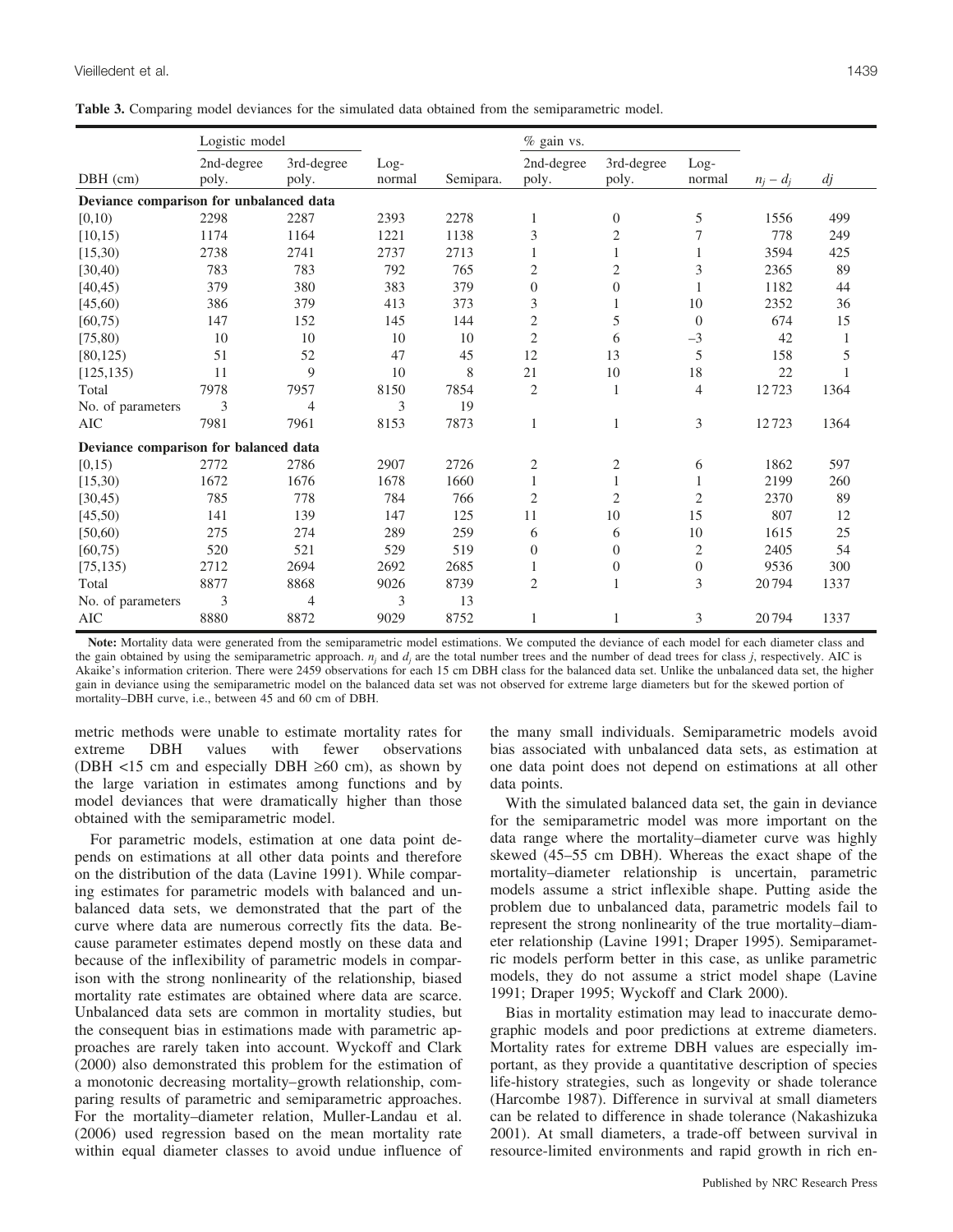|                                       | Logistic model                          |                |        |             | $%$ gain vs.     |                  |                  |             |              |
|---------------------------------------|-----------------------------------------|----------------|--------|-------------|------------------|------------------|------------------|-------------|--------------|
|                                       | 2nd-degree                              | 3rd-degree     | Log-   |             | 2nd-degree       | 3rd-degree       | Log-             |             |              |
| $DBH$ (cm)                            | poly.                                   | poly.          | normal | Semipara.   | poly.            | poly.            | normal           | $n_i - d_i$ | dj           |
|                                       | Deviance comparison for unbalanced data |                |        |             |                  |                  |                  |             |              |
| [0,10)                                | 1934                                    | 1928           | 2032   | 1903        | $\mathfrak{2}$   | $\mathbf{1}$     | 6                | 995         | 499          |
| [10, 15)                              | 1025                                    | 1019           | 1076   | 951         | 7                | $\boldsymbol{7}$ | 12               | 498         | 249          |
| [15,30)                               | 2831                                    | 2837           | 2810   | 2791        | $\mathbf{1}$     | $\sqrt{2}$       | $\mathbf{1}$     | 3957        | 425          |
| [30, 40)                              | 772                                     | 772            | 787    | 759         | $\mathfrak{2}$   | $\sqrt{2}$       | 4                | 2277        | 89           |
| [40, 45)                              | 376                                     | 376            | 379    | 376         | $\overline{0}$   | $\boldsymbol{0}$ | $\mathbf{1}$     | 1138        | 44           |
| [45,50)                               | 116                                     | 115            | 119    | 114         | $\mathbf{1}$     | $\mathbf{1}$     | $\overline{4}$   | 514         | 12           |
| [50, 55)                              | 115                                     | 115            | 117    | 115         | $\boldsymbol{0}$ | $\boldsymbol{0}$ | $\overline{c}$   | 515         | 12           |
| [55,60)                               | 114                                     | 115            | 115    | 114         | $\boldsymbol{0}$ | $\boldsymbol{0}$ | $\mathbf{1}$     | 514         | 12           |
| [60, 70)                              | 94                                      | 95             | 94     | 93          | 1                | $\sqrt{2}$       | $\overline{0}$   | 385         | 10           |
| [70, 75)                              | 47                                      | 48             | 47     | 47          | $\mathbf{1}$     | $\mathbf{2}$     | 1                | 192         | 5            |
| [75, 80)                              | 9                                       | 10             | 9      | 10          | $-2$             | $\boldsymbol{0}$ | $-1$             | 36          | 1            |
| [80, 95)                              | 27                                      | 28             | 28     | 26          | $\overline{4}$   | $\boldsymbol{7}$ | $\,$ 8 $\,$      | 78          | 3            |
| [95, 110]                             | 8                                       | 9              | 10     | $\,$ 8 $\,$ | 6                | 8                | 17               | 17          | $\mathbf{1}$ |
| [110, 125)                            | 8                                       | 8              | 10     | 7           | $\overline{4}$   | 6                | 25               | 13          | $\mathbf{1}$ |
| [125, 135]                            | 7                                       | 7              | 10     | 7           | $\mathbf{1}$     | $\,$ 8 $\,$      | 36               | 8           | $\mathbf{1}$ |
| Total                                 | 7484                                    | 7481           | 7642   | 7320        | $\mathfrak{2}$   | $\sqrt{2}$       | 4                | 11 137      | 1364         |
| No. of parameters                     | 3                                       | $\overline{4}$ | 3      | 29          |                  |                  |                  |             |              |
| AIC                                   | 7487                                    | 7485           | 7645   | 7349        | $\mathfrak{2}$   | $\mathfrak{2}$   | 4                | 11 137      | 1364         |
| Deviance comparison for balanced data |                                         |                |        |             |                  |                  |                  |             |              |
| [0,15)                                | 3227                                    | 3263           | 3504   | 3132        | 3                | $\overline{4}$   | 11               | 1638        | 821          |
| [15,30)                               | 1599                                    | 1588           | 1581   | 1568        | $\overline{c}$   | $\mathbf{1}$     | $\mathbf{1}$     | 2220        | 239          |
| [30, 45)                              | 815                                     | 799            | 797    | 785         | $\overline{4}$   | $\sqrt{2}$       | $\overline{c}$   | 2367        | 92           |
| [45,50)                               | 183                                     | 179            | 182    | 173         | 5                | $\overline{4}$   | 5                | 801         | 18           |
| [50,60)                               | 368                                     | 367            | 373    | 361         | $\mathfrak{2}$   | $\mathbf{1}$     | 3                | 1602        | 38           |
| [60, 65)                              | 189                                     | 189            | 192    | 188         | $\mathbf{0}$     | $\mathbf{1}$     | $\overline{c}$   | 799         | $20\,$       |
| [65, 75)                              | 391                                     | 392            | 398    | 391         | $\overline{0}$   | $\boldsymbol{0}$ | $\overline{c}$   | 1598        | 42           |
| [75, 80)                              | 253                                     | 251            | 251    | 251         | $\mathbf{1}$     | $\overline{0}$   | $\mathbf{0}$     | 790         | 29           |
| [80,90)                               | 512                                     | 508            | 510    | 508         | $\mathbf{1}$     | $\boldsymbol{0}$ | $\overline{0}$   | 1581        | 59           |
| [90, 95)                              | 328                                     | 321            | 320    | 320         | 3                | 1                | $\overline{0}$   | 779         | 40           |
| [95, 105)                             | 661                                     | 652            | 651    | 651         | $\overline{2}$   | $\boldsymbol{0}$ | $\boldsymbol{0}$ | 1558        | 82           |
| [105, 110]                            | 401                                     | 395            | 395    | 393         | $\overline{c}$   | $\mathbf{1}$     | $\mathbf{1}$     | 766         | 53           |
| [110, 120)                            | 801                                     | 797            | 800    | 796         | $\mathbf{1}$     | $\boldsymbol{0}$ | $\boldsymbol{0}$ | 1532        | 108          |
| [120, 125]                            | 465                                     | 464            | 471    | 464         | $\boldsymbol{0}$ | $\boldsymbol{0}$ | $\,1\,$          | 752         | 67           |
| [125, 135)                            | 950                                     | 935            | 942    | 933         | $\mathfrak{2}$   | $\boldsymbol{0}$ | $\mathbf{1}$     | 1505        | 135          |
| Total                                 | 11 143                                  | 11 102         | 11367  | 10914       | $\overline{c}$   | $\overline{2}$   | $\overline{4}$   | 20288       | 1843         |
| No. of parameters                     | 3                                       | $\overline{4}$ | 3      | 29          |                  |                  |                  |             |              |
| <b>AIC</b>                            | 11 146                                  | 11 10 6        | 11370  | 10943       | $\mathfrak{2}$   | $\mathbf{1}$     | 4                | 20288       | 1843         |

**Table 4.** Comparing model deviances for the simulated data obtained from the log-normal model.

**Note:** Mortality data were generated from the log-normal model estimations. We computed the deviance of each model for each diameter class and the gain obtained by using the semiparametric approach.  $n_i$  and  $d_i$  are the total number of trees and the number dead trees for class *j*, respectively. AIC is Akaike's information criterion. There were 2459 observations for each 15 cm DBH class for the balanced data set. For the unbalanced data set, the goodness of fit of the semiparametric model for high diameters (DBH ≥80 cm) was much better than that of the log-normal model used to generate mortality data. Differences among models for high diameters were less important when the data set was balanced.

vironments can promote coexistence, as formalized in the successional niche theory (Pacala and Rees 1998). Low mortality for high diameters contributes to a longer life-span and may promote species coexistence by allowing adults to survive over long periods of poor recruitment, as formalized in the storage effect theory (Warner and Chesson 1985). A small difference in the annual mortality rate can substantially modify population and community dynamics on a long time scale, with a huge impact on tree life-span. Indeed, annual mortality rate cumulates each year, so that for an initial number of 1000 trees, a small difference of 1% for the annual mortality rate on a 100 year time interval leads to a difference of  $1000 \times [1 - (1 - 0.001)^{100}] = 95$  dead trees.

The semiparametric approach we developed allowed us to make the most of existing data by combining several data sets, despite variable time intervals between censuses, and by avoiding the bias related to unbalanced data sets. The semiparametric model provided maximum flexibility to accommodate patterns in data with minimal assumptions. Our only assumption was that the mortality–diameter relation would be characterized by a monotonic decrease followed by a monotonic increase. Although the estimate of mortality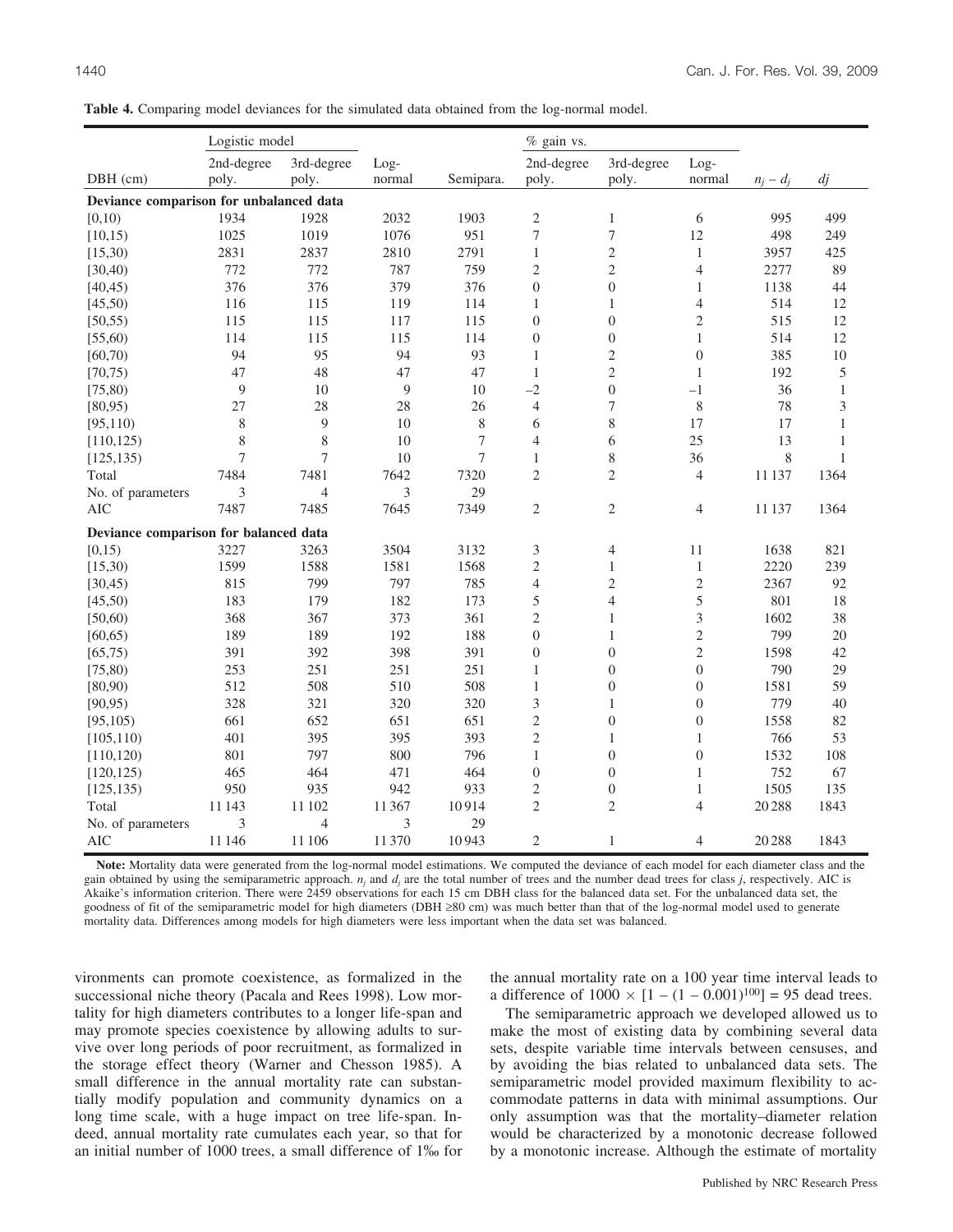|  | <b>Table 5.</b> Comparing model deviances for the real <i>Abies alba</i> and <i>Picea abies</i> data sets. |  |  |  |  |  |  |  |  |  |  |  |  |
|--|------------------------------------------------------------------------------------------------------------|--|--|--|--|--|--|--|--|--|--|--|--|
|--|------------------------------------------------------------------------------------------------------------|--|--|--|--|--|--|--|--|--|--|--|--|

|                   |            | Logistic model |        |           |                  |                  |                  |             |        |
|-------------------|------------|----------------|--------|-----------|------------------|------------------|------------------|-------------|--------|
|                   | 2nd-degree | 3rd-degree     | Log-   |           | 2nd-degree       | 3rd-degree       | Log-             |             |        |
| DBH (cm)          | poly.      | poly.          | normal | Semipara. | poly.            | poly.            | normal           | $n_j - d_j$ | $d\!j$ |
| Abies alba        |            |                |        |           |                  |                  |                  |             |        |
| [0,15)            | 4451       | 4433           | 4488   | 4381      | $\mathfrak{2}$   | $\mathbf{1}$     | $\overline{c}$   | 4423        | 748    |
| [15,20)           | 1629       | 1624           | 1638   | 1620      | $\mathbf{1}$     | $\mathbf{0}$     | $\mathbf{1}$     | 1787        | 255    |
| [20,25)           | 845        | 846            | 845    | 846       | $\boldsymbol{0}$ | $\mathbf{0}$     | $\boldsymbol{0}$ | 1623        | 111    |
| [25,30)           | 536        | 539            | 530    | 527       | $\mathfrak{2}$   | $\mathfrak{2}$   | 1                | 1777        | 59     |
| [30, 35)          | 385        | 385            | 383    | 383       | $\boldsymbol{0}$ | $\mathbf{1}$     | $\overline{0}$   | 1446        | 41     |
| [35, 40)          | 428        | 428            | 427    | 426       | $\boldsymbol{0}$ | $\mathbf{0}$     | $\overline{0}$   | 1889        | 44     |
| [40, 45)          | 472        | 472            | 472    | 471       | $\boldsymbol{0}$ | $\boldsymbol{0}$ | $\boldsymbol{0}$ | 2534        | 48     |
| [45,50)           | 165        | 163            | 165    | 159       | $\overline{4}$   | $\mathfrak{2}$   | $\overline{4}$   | 1783        | 14     |
| [50, 55)          | 112        | 111            | 113    | 110       | $\overline{c}$   | $\mathbf{1}$     | 3                | 1256        | 10     |
| [55,70)           | 239        | 242            | 237    | 236       | $\mathbf{1}$     | 3                | $\boldsymbol{0}$ | 1770        | 22     |
| [70, 135]         | 98         | 101            | 90     | 88        | 10               | 12               | $\sqrt{2}$       | 478         | 9      |
| Total             | 9360       | 9344           | 9388   | 9248      | $\mathbf{1}$     | $\mathbf{1}$     | $\mathbf{1}$     | 20766       | 1361   |
| No. of parameters | 3          | $\overline{4}$ | 3      | 21        |                  |                  |                  |             |        |
| <b>AIC</b>        | 9363       | 9348           | 9391   | 9269      | $\mathbf{1}$     | $\mathbf{1}$     | $\mathbf{1}$     | 20766       | 1361   |
| Picea abies       |            |                |        |           |                  |                  |                  |             |        |
| [0,15)            | 10163      | 10169          | 10182  | 10036     | $\mathbf{1}$     | 1                | 1                | 7291        | 1941   |
| [15,20)           | 4720       | 4721           | 4720   | 4708      | $\boldsymbol{0}$ | $\mathbf{0}$     | $\boldsymbol{0}$ | 4616        | 741    |
| [20,25)           | 2412       | 2410           | 2410   | 2403      | $\boldsymbol{0}$ | $\mathbf{0}$     | $\boldsymbol{0}$ | 4104        | 316    |
| [25,30)           | 1713       | 1712           | 1711   | 1708      | $\boldsymbol{0}$ | $\mathbf{0}$     | $\boldsymbol{0}$ | 4036        | 207    |
| [30, 35)          | 1026       | 1025           | 1025   | 1019      | 1                | $\mathbf{1}$     | $\mathbf{1}$     | 3176        | 115    |
| [35, 40)          | 1022       | 1021           | 1017   | 1017      | $\boldsymbol{0}$ | $\boldsymbol{0}$ | $\boldsymbol{0}$ | 4196        | 108    |
| [40, 45)          | 905        | 905            | 902    | 903       | $\boldsymbol{0}$ | $\mathbf{0}$     | $\boldsymbol{0}$ | 4887        | 93     |
| [45,50)           | 553        | 554            | 553    | 552       | $\theta$         | $\overline{0}$   | $\theta$         | 3502        | 55     |
| [50, 55)          | 417        | 417            | 417    | 416       | $\boldsymbol{0}$ | $\mathbf{0}$     | $\boldsymbol{0}$ | 2269        | 43     |
| [55,75)           | 679        | 676            | 668    | 664       | $\mathfrak{2}$   | $\overline{c}$   | $\mathbf{1}$     | 3140        | 71     |
| [75, 135)         | 99         | 98             | 94     | 91        | 8                | $\overline{7}$   | 3                | 319         | 11     |
| Total             | 23708      | 23708          | 23 699 | 23518     | $\mathbf{1}$     | $\mathbf{1}$     | 1                | 41536       | 3701   |
| No. of parameters | 3          | $\overline{4}$ | 3      | 21        |                  |                  |                  |             |        |
| <b>AIC</b>        | 23711      | 23712          | 23702  | 23 5 39   | $\mathbf{1}$     | 1                | 1                | 41536       | 3701   |

Note: We computed the deviance of each model for each diameter class and the gain obtained by using the semiparametric approach. The minimum deviance is obtained with the semiparametric model for every diameter class, with gain mostly in high diameter classes. *nj* and *dj* are the total number of trees and the number of dead trees for class *j*, respectively. For each model, we computed the Akaike's information criterion (AIC) on the whole diameter range. The semiparametric model had the lowest AIC.

risk in any one bin depended on that in adjacent bins (to achieve monotonicity), the dependency was weak relative to that of parametric models.

One of the pitfalls often underlined for nonparametric and semiparametric models, in comparison with parametric models, is the difficulty of extrapolating predictions outside the data range used for the inference (in our case, beyond 125 and 130 cm of DBH for *A. alba* and *P. abies*, respectively). With the semiparametric model we propose that the last class can be extended to a desired DBH value beyond 125 or 130 cm (see the upper 135 cm boundary in Fig. 5). Extending the last class leads to a constant mortality rate beyond the data's upper boundary, a result that may not be in agreement with the senescence hypothesis. Nevertheless, the use of parametric models would not necessarily lead to better extrapolations. The three parametric models had different and biased estimations for large diameters, and the logistic model with a second-degree polynomial and the log-normal model may not detect the increase of mortality in data for high diameters (Figs. 2 and 3). Another inconvenience of the semiparametric model is the discontinuity between estimates from one DBH class to another, which finds little empirical support in reality. This problem may be resolved using nonparametric continuous models such as penalized spline regressions (Crainiceanu et al. 2005; Gimenez et al. 2006).

### **Advantages of the semiparametric method for forest dynamics study**

The estimates of mortality obtained with parametric approaches are dramatically dependent on the function chosen, without a clear statistical advantage for one or the other, to confidently identify ecological differences between species. The semiparametric approach, which is more flexible and less dependent on the balance in the data, appeared to be more reliable for identifying species strategies. We showed that *A. alba* had a smaller annual mortality rate (2.74%) than *P. abies* (3.78%) for low DBH values (<15 cm) and that *P. abies* had a higher mortality rate (up to 0.46%) than *A. alba* (up to 0.33%) for high DBH values (>50 cm).

Few studies have tried to compare *A. alba* and *P. abies* in terms of mortality as a function of diameter, although these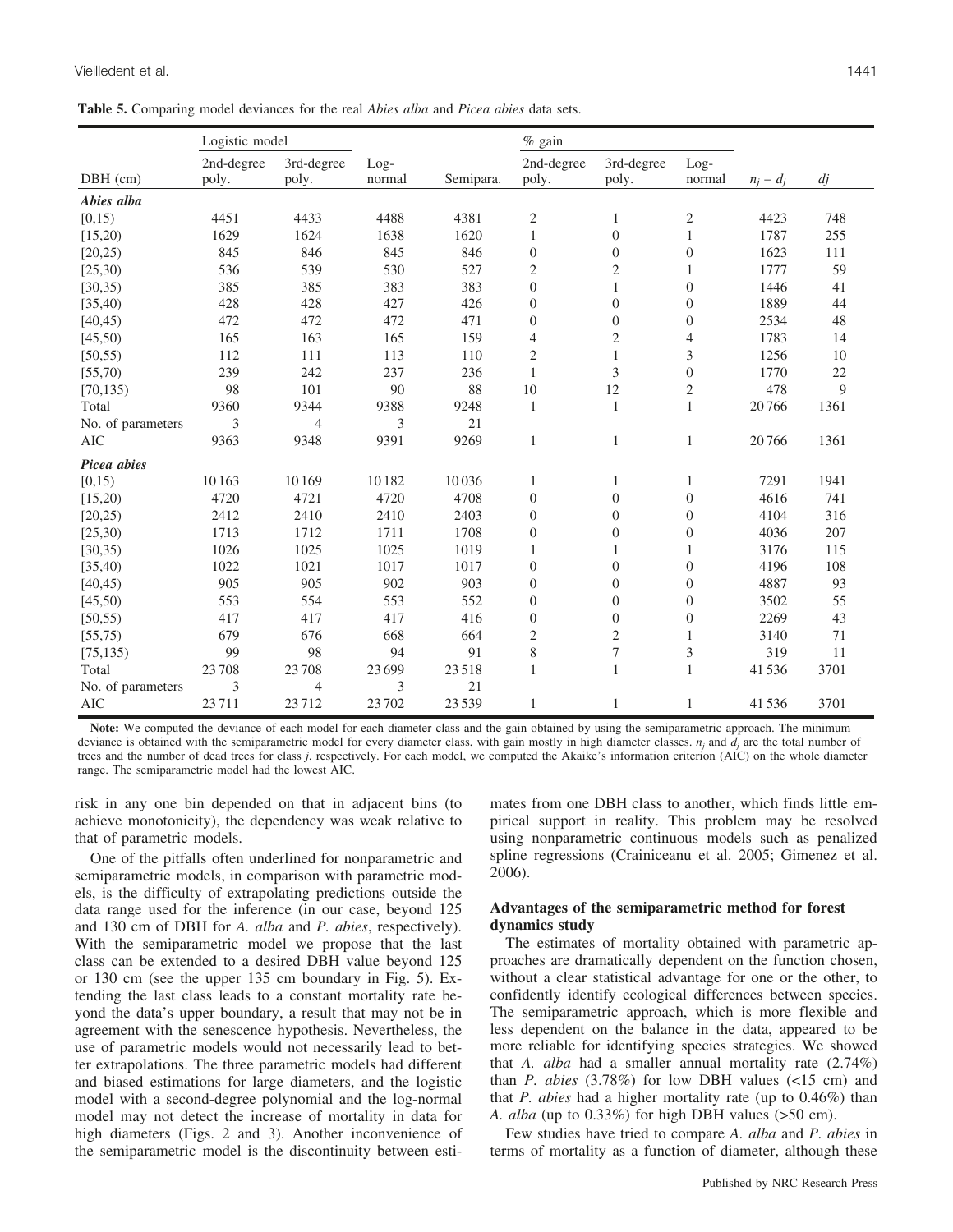species commonly coexist in the Alps at the mountain-belt elevation (800–1800 m). In an analysis on the Austrian National Forest Inventory data, Monserud and Sterba (1999) found opposite results for low DBH values (DBH <20 cm). In their study, *A. alba* had a higher annual mortality rate (around 1.6%) than *P. abies* (around 1.1%), but parameter uncertainty led to a nonsignificant difference between the two species. The difference between the two studies may be attributed to the different modelling approaches or to site characteristics, which were not taken into account in both cases. Another study by Eid and Tuhus (2001) based on the Norwegian National Forest Inventory gave mortality estimates similar to ours for *P. abies* at low DBH values (around 3.5% for DBH <15 cm). For high DBH values (DBH  $\geq 60$  cm), species comparison is often not performed, as data for large trees are missing (Monserud and Sterba 1999; Eid and Tuhus 2001; Wunder et al. 2007). This lack of data motivates the combination of national data sets.

Small trees are potentially those receiving low levels of light in the subcanopy, and the lower small-tree mortality rate for *A. alba* than for *P. abies* is in agreement with species life-history strategies. The relative shade tolerance of *A. alba* and *P. abies* has previously been observed and demonstrated by various authors (Schütz 1969; Wasser and Frehner 1996; Grassi and Bagnaresi 2001; Stancioiu and O'Hara 2006). The characteristics describing photosynthetic performance at low light levels (dark respiration rate, apparent quantum yield, and light compensation point) suggest that *A. alba* is better suited to maintain a positive carbon balance in shaded conditions than *P. abies* (Grassi and Bagnaresi 2001). The shorter longevity of *P. abies* compared with that of *A. alba*, associated with a higher vulnerability to disturbances such as rock falls (Stokes et al. 2005), storms (Lundström et al. 2007), and insects attacks (Zolubas 2003), is also in agreement with our results reporting a higher mortality rate for *P. abies* than for *A. alba* for high DBH values.

Diameter covariate has been widely used to estimate tree mortality, especially for large adult trees (see PROGNAUS (Sterba and Monserud 1997; Monserud and Sterba 1999) or SORTIE simulator (Canham et al. 2001; Papaik et al. 2005)). Nevertheless, for modeling mortality of young trees suffering competition, a growth covariate, or equivalent covariate (for instance a competition index), is often added to the diameter covariate (Pacala et al. 1996; Yao et al. 2001; Wunder et al. 2007). Although simple in regard to the number of covariates, our approach emphasizes the interest of using semiparametric models to accurately represent tree mortality. We believe that the potential bias of parametric methods in the estimation of mortality for extreme diameters has been largely overlooked in previous studies. We showed that this bias can have important consequences on the estimation of tree species life-history traits such as shade tolerance and longevity. We believe further studies of tree survival should account for this potential bias. The semiparametric approach presented in this study can be used to construct more complicated semiparametric models that would include complementary covariates such as growth and diameter to simulate tree mortality at all stages (Clark et al. 2007; Vieilledent et al. 2009).

#### **Acknowledgements**

Grateful thanks are due to Marc Fuhr, Eric Mermin, and Pascal Tardif (Grenoble Cemagref) for field work, and to Ulrich Ulmer (Swiss WSL) and the Swiss Federal Research Institute WSL for providing the Swiss National Forest Inventory data. This work was supported by the Grenoble Cemagref, the French National Forest Office, and the French Ministry of Agriculture and Fisheries.

#### **References**

- Ayer, M., Brunk, H.D., Ewing, G.M., Reid, W.T., and Silverman, E. 1955. An empirical distribution function for sampling with incomplete information. Ann. Math. Stat. **26**(4): 641–647. doi:10.1214/aoms/1177728423.
- Canham, C.D., Papaik, M.J., and Latty, E.F. 2001. Interspecic variation in susceptibility to windthrow as a function of tree size and storm severity for northern temperate tree species. Can. J. For. Res. **31**: 1–10. doi:10.1139/cjfr-31-1-1.
- Clark, J.S., Dietze, M., Chakraborty, S., Agarwal, P.K., Ibanez, I., LaDeau, S., and Wolosin, M. 2007. Resolving the biodiversity paradox. Ecol. Lett. **10**(8): 647–659, discussion 659–662. doi:10.1111/j.1461-0248.2007.01041.x. PMID:17594418.
- Crainiceanu, C.M., Ruppert, D., and Wand, M.P. 2005. Bayesian analysis for penalized spline regression using WinBUGS. J. Stat. Softw. **14**: 1–24.
- Draper, D. 1995. Assessment and propagation of model uncertainty. J. R. Stat. Soc., B, **57**: 45–97.
- Eid, T., and Tuhus, E. 2001. Models for individual tree mortality in Norway. For. Ecol. Manage. **154**(1–2): 69–84. doi:10.1016/ S0378-1127(00)00634-4.
- Franklin, J.F., Shugart, H.H., and Harmon, M.E. 1987. Tree death as an ecological process. Bioscience, **37**(8): 550–556. doi:10. 2307/1310665.
- Gilks, W.R., Thomas, A., and Spiegelhalter, D.J. 1994. A language and program for complex Bayesian modelling. Statistician, **43**(1): 169–177. doi:10.2307/2348941.
- Gimenez, O., Covas, R., Brown, C.R., Anderson, M.D., Brown, M.B., and Lenormand, T. 2006. Nonparametric estimation of natural selection on a quantitative trait using mark-recapture data. Evolution, **60**(3): 460–466. PMID:16637491.
- Grassi, G., and Bagnaresi, U. 2001. Foliar morphological and physiological plasticity in *Picea abies* and *Abies alba* saplings along a natural light gradient. Tree Physiol. **21**(12-13): 959–967. PMID:11498343.
- Harcombe, P.A. 1987. Tree life table. Bioscience, **37**(8): 557–568. doi:10.2307/1310666.
- Hawkes, C. 2000. Woody plant mortality algorithms: description, problems and progress. Ecol. Model. **126**(2–3): 225–248. doi:10.1016/S0304-3800(00)00267-2.
- Ihaka, R., and Gentleman, R. 1996. R: a language for data analysis and graphics. J. Comput. Graph. Statist. **5**(3): 299–314. doi:10. 2307/1390807.
- Lavine, M. 1991. Problems in extrapolation illustrated with spaceshuttle o-ring data. J. Am. Stat. Assoc. **86**(416): 919–921. doi:10.2307/2290505.
- Lorimer, C.G., Dahir, S.E., and Nordheim, E.V. 2001. Tree mortality rates and longevity in mature and old-growth hemlock–hardwood forests. J. Ecol. **89**(6): 960–971. doi:10.1111/j.1365-2745. 2001.00619.x.
- Lundström, T., Jonas, T., Stöckli, V., and Ammann, W. 2007. Anchorage of mature conifers: resistive turning moment, root–soil plate geometry and root growth orientation. Tree Physiol. **27**(9): 1217–1227. PMID:17545122.